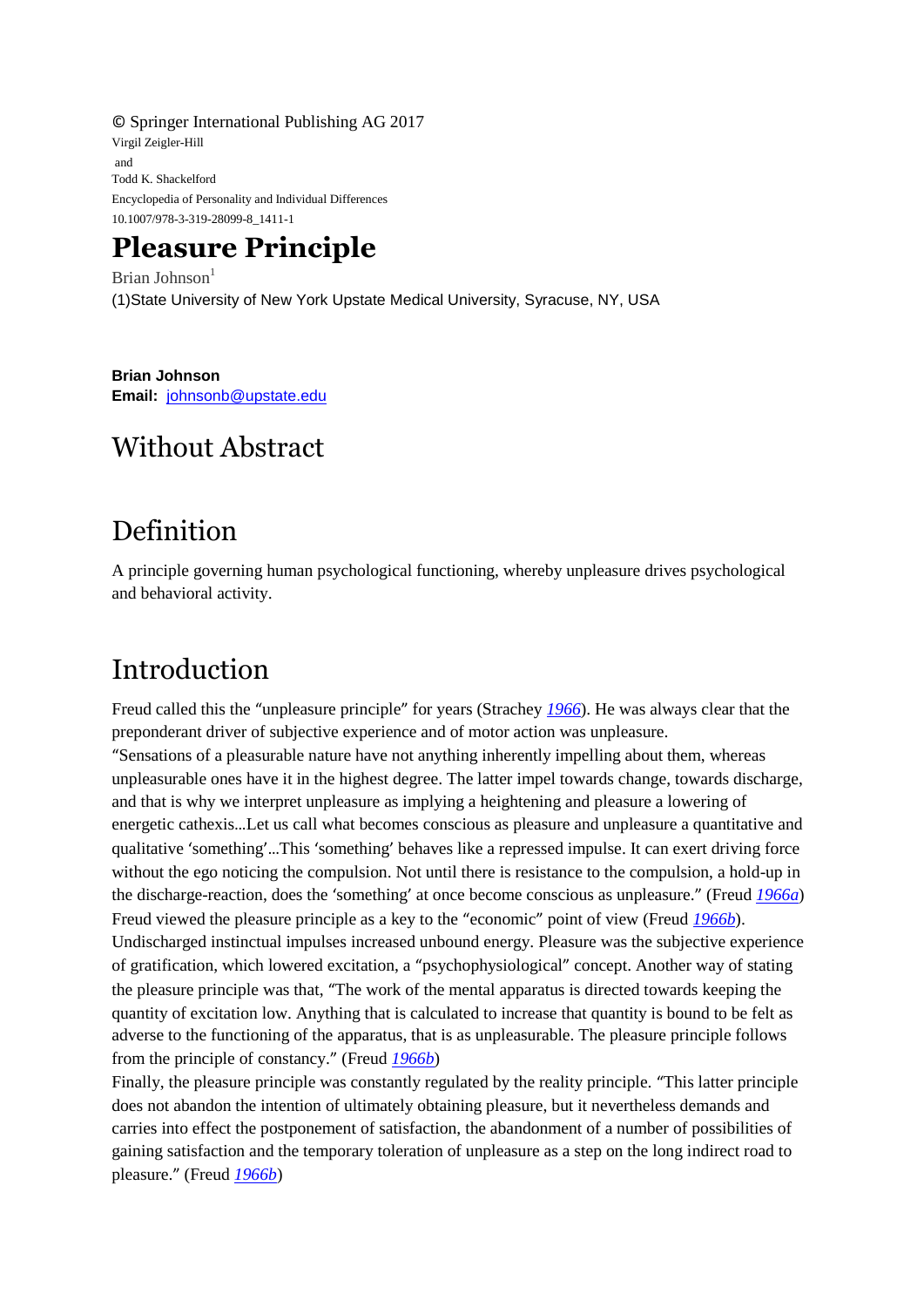## Recent Views on the Pleasure Principle

What might be the twenty-first century view of the pleasure principle? Is it grounded in twenty-first century "psychophysiology"? The neuropsychoanalytic view is that Panksepp's SEEKING system provides the "goad without a goal" (Panksepp and Biven *[2012](#page-2-3)*) that demands animals explore their environment. SEEKING is a dopaminergic pathway running from the ventral tegmental area through the basal forebrain, including hypothalamus, to the nucleus accumbens. SEEKING is tuned by lateral hypothalamic inputs to orient it towards the inner states that demand satisfaction (Panksepp *[1998](#page-2-4)*). These goals include food, water, sex, and relationships (Johnson *[2008](#page-2-5)*). As a person grows hungry, unconscious tension increases. If one smells dinner, one may recognize the wish to eat, gratify it, and go on to the next goal. With a holdup in gratification, the wish to eat may grow unpleasant and demanding. Skipping lunch may result in one spending hours thinking about dinner. However, the pleasure of eating is modulated by other factors, mostly opioid activation (Johnson *[2008](#page-2-5)*). SEEKING and drive gratification triggering opioid receptor activation must be activated sequentially for the lowering of energy involved in drive reduction (Johnson *[2013](#page-2-6)*).

Wanting and liking are instantiated by different neural systems (Robinson and Berridge *[1993](#page-2-7)*). This conflict may be what lies beyond the pleasure principle (Johnson *[2008](#page-2-5)*). If we urgently want things because the SEEKING system has been modified over time by unpleasant experiences, one may find oneself unconsciously and intentionally affiliating with abusive partners. We would all assume, if we did not know neuroscience, that we want what we like. Neurotic conflict might be described as SEEKING relationships that are exactly what we want, but we find them dysfunctional and aversive (Johnson *[2008](#page-2-5)*). One might use the transference to show the patient that the relationship with the analyst has been constructed to be unpleasurable.

Finally, the dominance of unpleasure can be used to understand addiction. Taking cigarettes as an example, let us posit that one smokes one after another because of "something." Why? "This 'something' behaves like a repressed impulse. It can exert driving force without the ego noticing the compulsion. Not until there is resistance to the compulsion, a hold-up in the discharge-reaction, does the 'something' at once become conscious as unpleasure." Cigarettes are used compulsively without much conscious consideration. Unpleasure is the driver of constant cigarette use. The smoker notices how uncomfortable they are when they can't smoke on an airplane. When they get off, they are dying for a cigarette. Each cigarette is an unconscious submission to domination by the cigarette companies. Their business model is to torture their customers until they use the drug again. The decrease in energy in the mental apparatus when the nicotine is inhaled is experienced as "pleasure." However, there is not the full drive gratification that would be typical of shopping (SEEKING), cooking (SEEKING), and then eating dinner (opioidergic gratification). Smoking cigarettes may be salient because of unpleasure without being a fully satisfying experience. Therefore it is done over and over with relatively little relief.

### Conclusion

It helps understand the pleasure principle to keep in mind that unpleasure is actually the more important aspect of the pleasure/unpleasure continuum. Neuropsychoanalysis has elaborated and extended the concept of the pleasure principle. The pleasure principle remains an important aspect of understanding human experience.